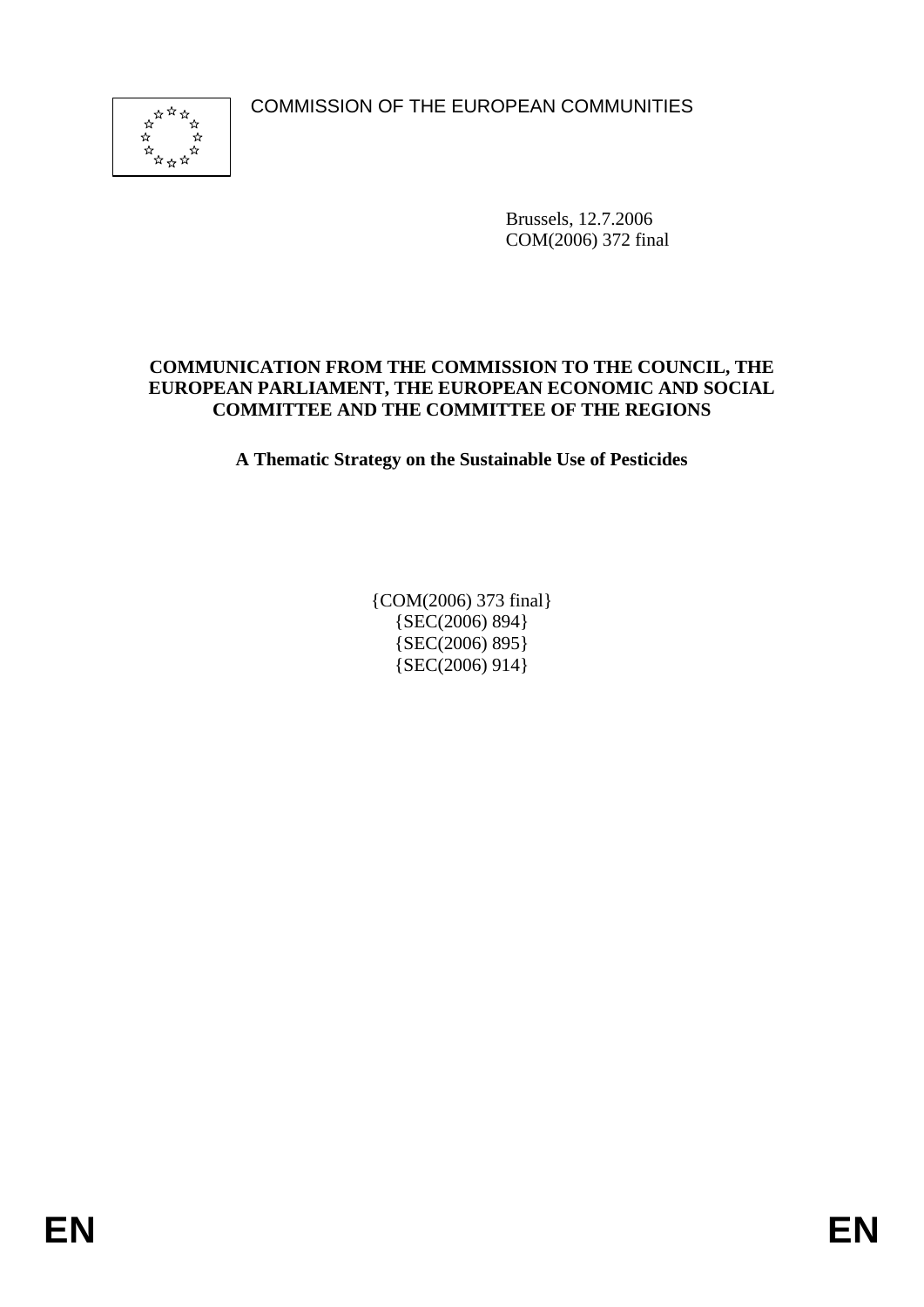#### **COMMUNICATION FROM THE COMMISSION TO THE COUNCIL, THE EUROPEAN PARLIAMENT, THE EUROPEAN ECONOMIC AND SOCIAL COMMITTEE AND THE COMMITTEE OF THE REGIONS**

#### **A Thematic Strategy on the Sustainable Use of Pesticides**

#### **(Text with EEA relevance)**

# **TABLE OF CONTENTS**

| 1.   |                                                                             |  |
|------|-----------------------------------------------------------------------------|--|
| 1.1. |                                                                             |  |
| 1.2. |                                                                             |  |
| 1.3. |                                                                             |  |
| 2.   |                                                                             |  |
| 3.   |                                                                             |  |
| 4.   |                                                                             |  |
| 4.1. |                                                                             |  |
| 4.2. |                                                                             |  |
| 4.3. | Measures/actions that are currently not proposed to be part of the Thematic |  |
| 5.   |                                                                             |  |
| 6.   |                                                                             |  |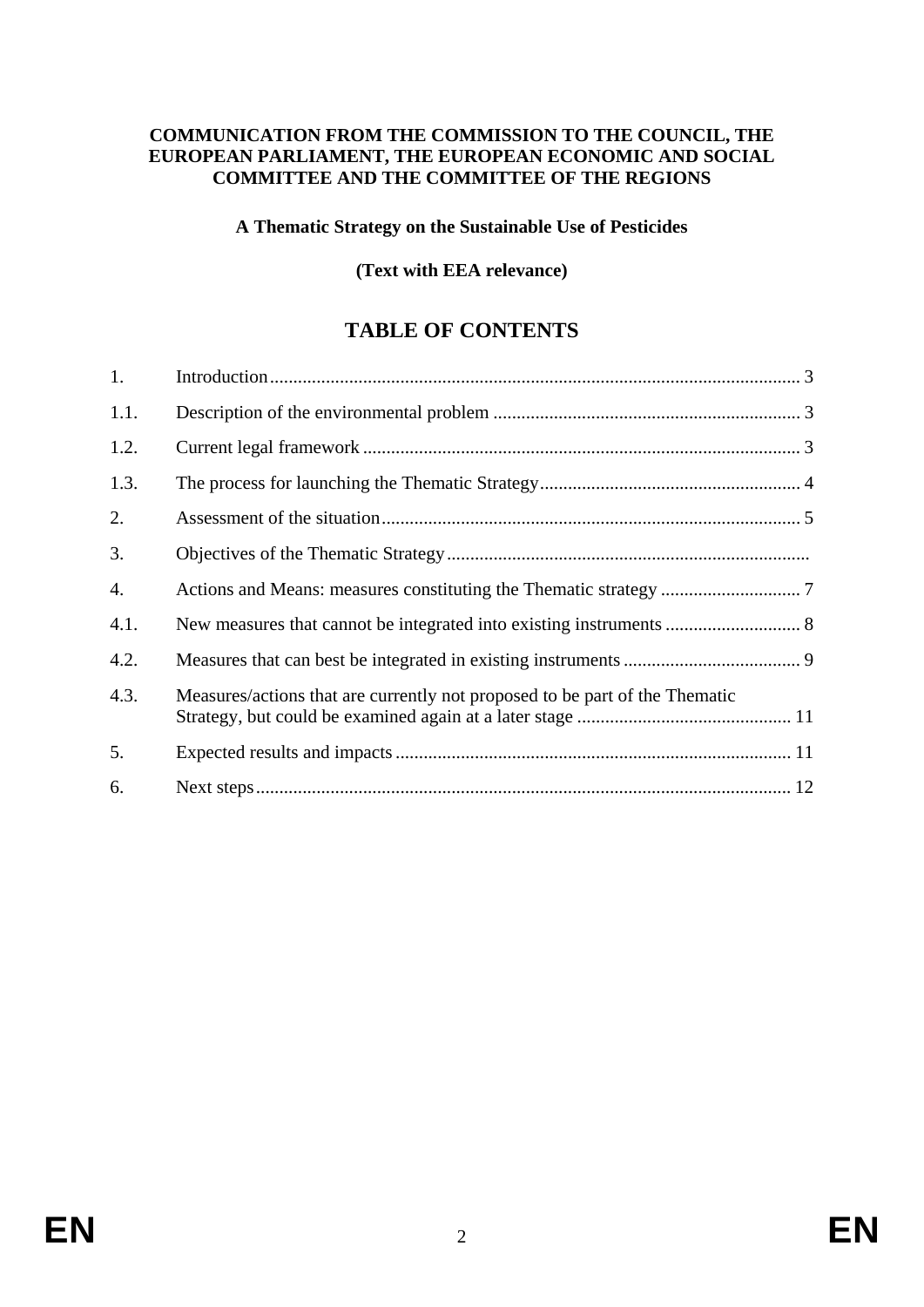# **1. INTRODUCTION**

# **1.1. Description of the environmental problem**

Mainly comprised of plant protection products  $(PPP)^1$  and biocidal products, pesticides are designed to influence fundamental processes in living organisms and thus may have the potential to kill or control harmful organisms such as pests. At the same time, they can cause unwanted adverse effects on non-target organisms, human health and the environment. The possible risks associated with their use are accepted to a certain extent by society given the related economic benefits since *inter alia* plant protection products contribute to ensuring reliable supplies of affordable and healthy agricultural products of high quality.

Pesticides have been regulated for a long time in most Member States and the Community<sup>2</sup>. Over the years, a highly developed system has been established for evaluating the risks to human health and the environment from pesticide use.

Despite all the efforts that have been made to limit the risks linked to the use of pesticides and to prevent any undesirable effects, unwanted amounts of certain pesticides can still be found in environmental media (in particular soil and water)<sup>3</sup> and residues exceeding regulatory limits still occur in agricultural produce $4$ .

It is, therefore, necessary to reduce the risks from pesticides to humans and the environment as far as possible by minimising or eliminating, where possible, exposure and by encouraging the research and development of less harmful, including non-chemical, alternatives.

## **1.2. Current legal framework**

In adopting the  $6<sup>th</sup>$  Environment Action Programme  $(6<sup>th</sup>EAP)<sup>5</sup>$ , the European Parliament and the Council recognised that the impact of pesticides on human health and the environment, in particular from plant protection products, must be further reduced. They underlined the need to achieve a more sustainable use of pesticides as well as a significant overall reduction in risks and of the use of pesticides consistent with the necessary crop protection.

Therefore, the  $6<sup>th</sup>$ EAP outlines a two-track approach:

- 1. Full implementation and revision of the relevant legal framework<sup> $6$ </sup>
- 2. Development of a Thematic Strategy on the Sustainable Use of Pesticides

The Community regulatory framework concerning pesticides focuses particularly on the placing on the market and the end of the life cycle of such products.

<sup>1</sup> For definitions please refer to the Technical Annex to this Communication.

<sup>2</sup> Earliest Community Directives regulating plant protection products go back to 1979.

<sup>3</sup> EUREAU Position Paper 'Keeping Raw Drinking Water Resources Safe from Pesticides', 2001.

<sup>4</sup> Reports are available at:

http://europa.eu.int/comm/food/fs/inspections/fnaoi/reports/annual\_eu/index\_en.html

Decision No 1600/2002/EC of the European Parliament and of the Council of 22 July 2002 laying down the Sixth Community Environment Action Programme (OJ L 242, 10.9.2002, p. 1).

In the 6EAP, reference is made exclusively to the legal framework concerning plant protection products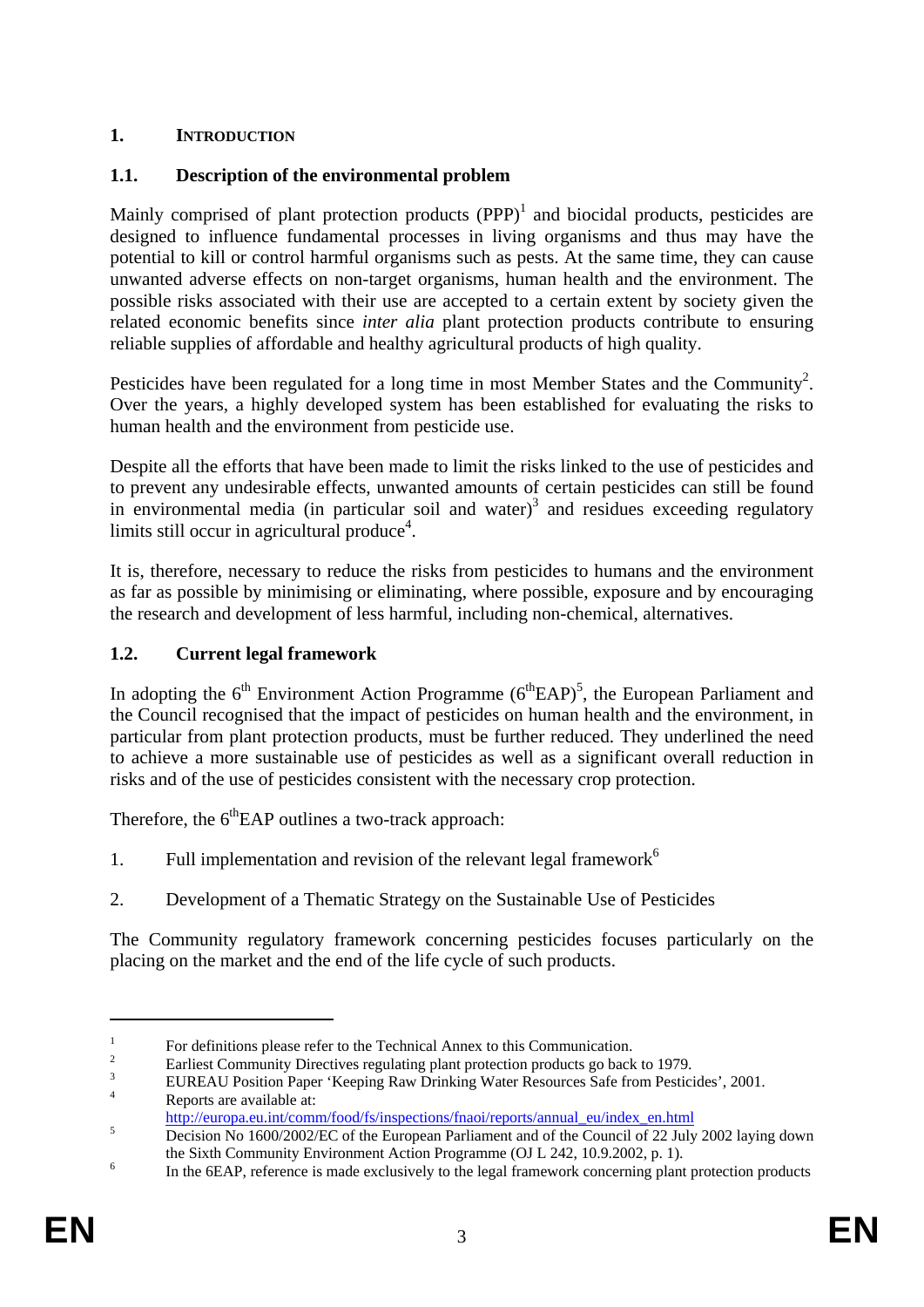The most relevant legislative measures concerning PPP are:

1. Directive 91/414/EEC on the placing of plant protection products on the market<sup>7</sup>, and

2. Regulation (EC) No 396/2005 on maximum residue levels of pesticides in food and  $\text{feed}^8$ .

The aim of Directive 91/414/EEC is to prevent risks at source through a very comprehensive risk assessment for each active substance and the products containing that substance before they can be authorised for use. Granting an authorisation to a PPP for certain uses therefore means that it has been demonstrated that, under normal conditions of use, these uses bear no unacceptable effects on human and animal health, and the environment. Regulation (EC) No 396/2005 sets maximum residue levels (MRL) of active substances in plant and animal produce, with the aim of limiting the exposure of consumers at the end of the food chain. Monitoring compliance with MRLs is also an important tool to assess whether professional users in the EU (e.g. farmers) have correctly applied the recommendations and restrictions outlined in the authorisations of plant protection products granted by the Member States.

A similar system of assessment for biocidal products has been introduced through Directive  $98/8/EC<sup>9</sup>$ , which obliged many Member States to introduce legislation on biocides for the first time.

One of the shortcomings of the existing legal framework is that the actual use phase, which is a key element for the determination of the overall risks that pesticides pose, is barely addressed in the existing legislation. Therefore, the Thematic Strategy proposes measures aiming at correcting this deficiency, in order to create a coherent and consistent overall policy framework.

# **1.3. The process for launching the Thematic Strategy**

In accordance with the 6EAP, Thematic Strategies are to be developed in a two-step process involving all stakeholders. In its Communication 'Towards a Thematic Strategy on the Sustainable Use of Pesticides' of July 2002, the Commission launched a wide ranging  $\text{const}^{10}$ 

The Communication noted, on the basis of preliminary studies, the shortcomings of the current legislative framework with regard to the use-phase in the life-cycle of pesticides. The Communication included extensive background information on the benefits and risks of using pesticides (which are discussed in the impact assessment submitted in parallel with this Communication), presented a list of essential points to be addressed and discussed possible measures to address the use-phase and to reverse negative trends.

The consultation encompassed the European Parliament, the Council, the European Economic and Social Committee, the Committee of the Regions, industry, consumer and farmer

<sup>7</sup> OJ L 230, 19.8.1991, p. 1.

<sup>8</sup> Regulation (EC) No 396/2005 of the European Parliament and of the Council of 23 February 2005 on maximum residue levels of pesticides in or on food and feed of plant and animal origin (OJ L 70,  $16.3.2005$ , p. 1).

 $^{9}$  OJ L 123, 24. 4. 1998, p. 1.

COM(2002) 349.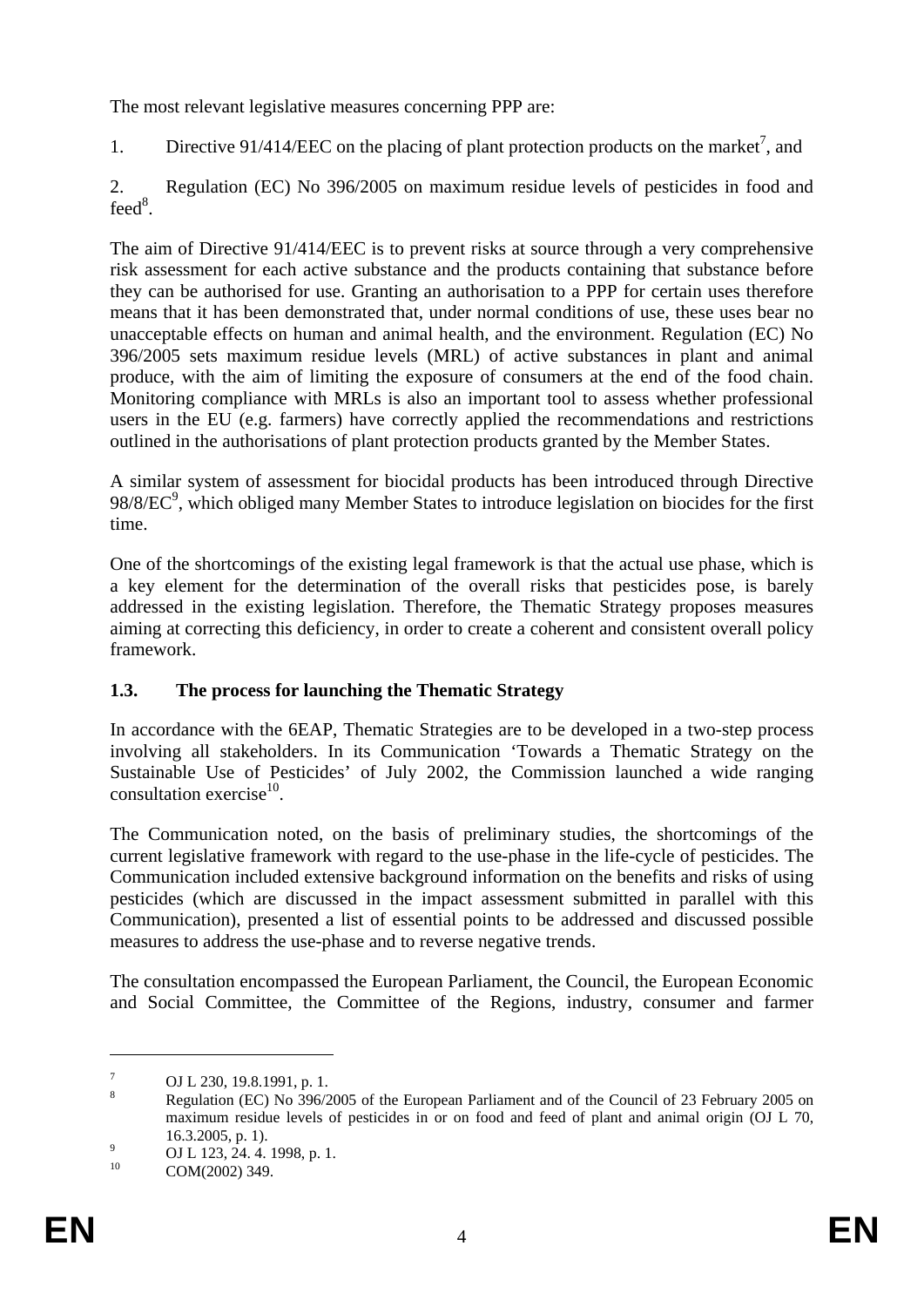organisations and the general public. Comments were received from more than 150 different stakeholders<sup>11</sup>. In addition, the Commission held on 4 November 2002 a conference with more than 190 participants representing all stakeholder groups<sup>12</sup>. Further consultations took place through Commission participation in various conferences on specific issues (e.g. comparative assessment/ substitution principle, application equipment,  $IPM/ICM<sup>13</sup>$  and through meetings organised by the Commission (e.g. on aerial spraying). In addition, the Commission launched a further open consultation over the internet and received almost 1 800 responses 14.

The objectives of the proposed strategy and many of the possible measures were broadly supported. A more detailed summary of the consultation process can be found in the impact assessment $15$ .

### **2. ASSESSMENT OF THE SITUATION**

Because of the direct benefits that their use generates (in particular for farmers), pesticides are employed on a large scale and generally considered as essential in modern cropping systems. Among them, plant protection products contribute to maximising agricultural yields and minimising labour input.

Despite the existing policies and legislation aimed at protecting human health and the environment, actual consumption and use of plant protection products in the EU has not decreased between 1992 and 2003, as can be seen from the available statistical information<sup>16</sup>.



**Figure 1: Sales of PPP active substances (in tonnes) in EU-15** 

<sup>11</sup> Opinions submitted are available at:  $\frac{http://www.europa.eu.int/comm/environment/ppps/home.htm}{12}$  Conference documents and proceedings available at:

http://europa.eu.int/comm/environment/ppps/home.htm<br>Integrated Pest Management / Integrated Crop Management.

<sup>&</sup>lt;sup>14</sup> The results are available at:  $\frac{http://europa.eu.int/comm/environment/ppps/pdf/stats~consult.pdf}{\text{Report on The Impact Assessment of the Thematic Strategy on the Sustainable Use of Pesticides}}$ 

Commission Staff Working Paper SEC(2006) 894.<br>
Data given by Eurostat and European Crop Protection Association.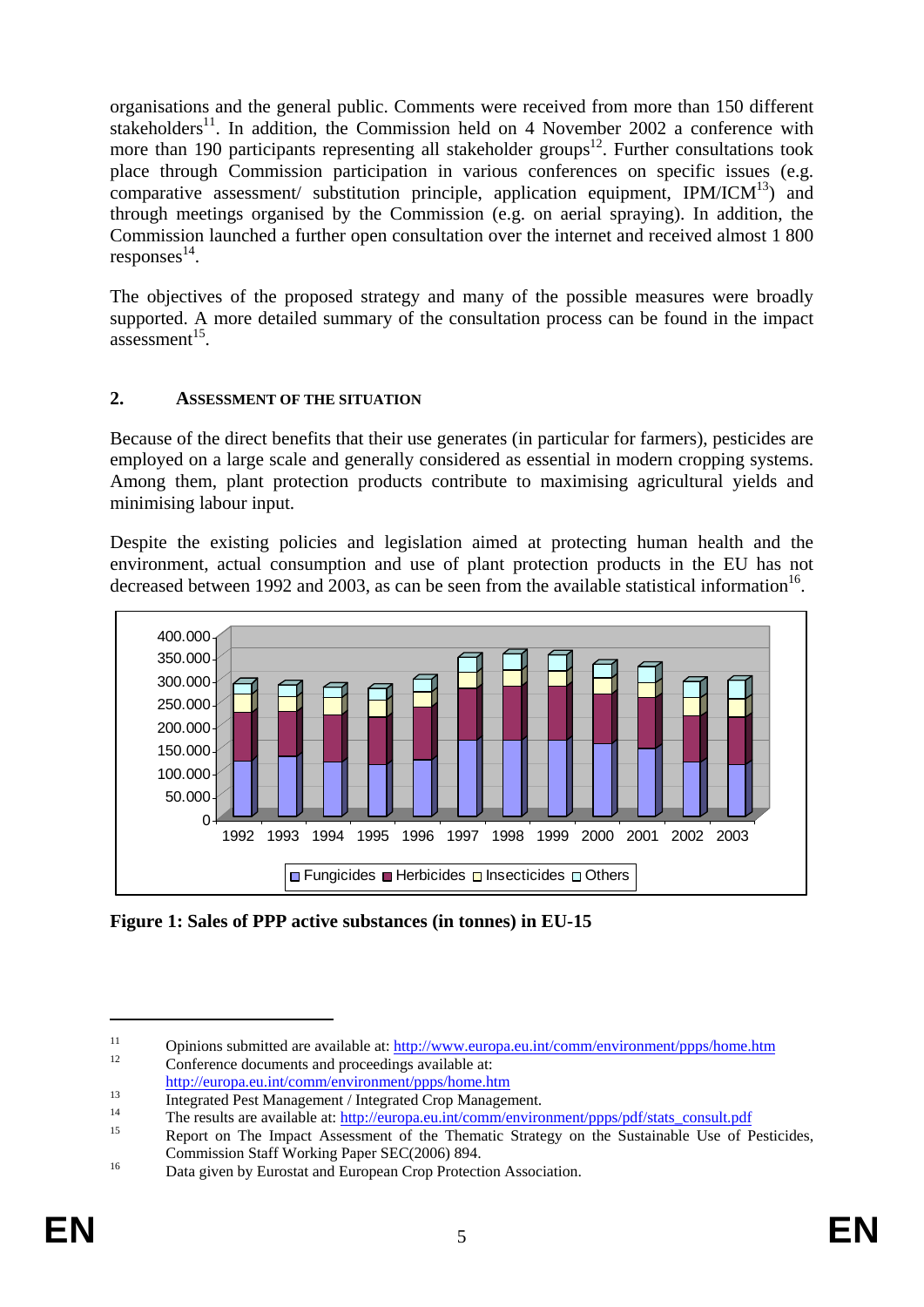The percentage of food and feed samples, in which unwanted residues of pesticides exceed maximum regulatory limits has not declined between 1996 and 2003: it has slightly increased to remain at around 5%, as shown by the ongoing monitoring activities of the Member States and the Commission<sup>17</sup>



**Figure 2: Results of inspections for residues of pesticides in fruits, vegetables and cereals in EU-15** 

### **3. OBJECTIVES OF THE THEMATIC STRATEGY**

Increasing awareness of consumers and society at large about the possible risks from the use of pesticides has recently triggered actions by certain retailers and governments, as well as the Community, to support forms of agriculture and pest management methods that restrict or better target the use of plant protection products, such as organic farming, integrated pest management, or the use of less susceptible varieties. It is important to encourage a rational and precise pesticide use, as well as appropriate crop and soil management practices.

Furthermore, it will be important to improve the behaviour of pesticide users (in particular professional users), who are responsible for a number of misuses including overuses, by ensuring better training and education.

Improvement of the quality and efficacy of pesticide application equipment is also necessary to enable pesticide users to optimise the effectiveness of the treatments whilst minimising any adverse impact on human health and the environment.

<sup>17</sup> Reports available at: http://europa.eu.int/comm/food/fs/inspections/fnaoi/reports/pesticides/index\_en.html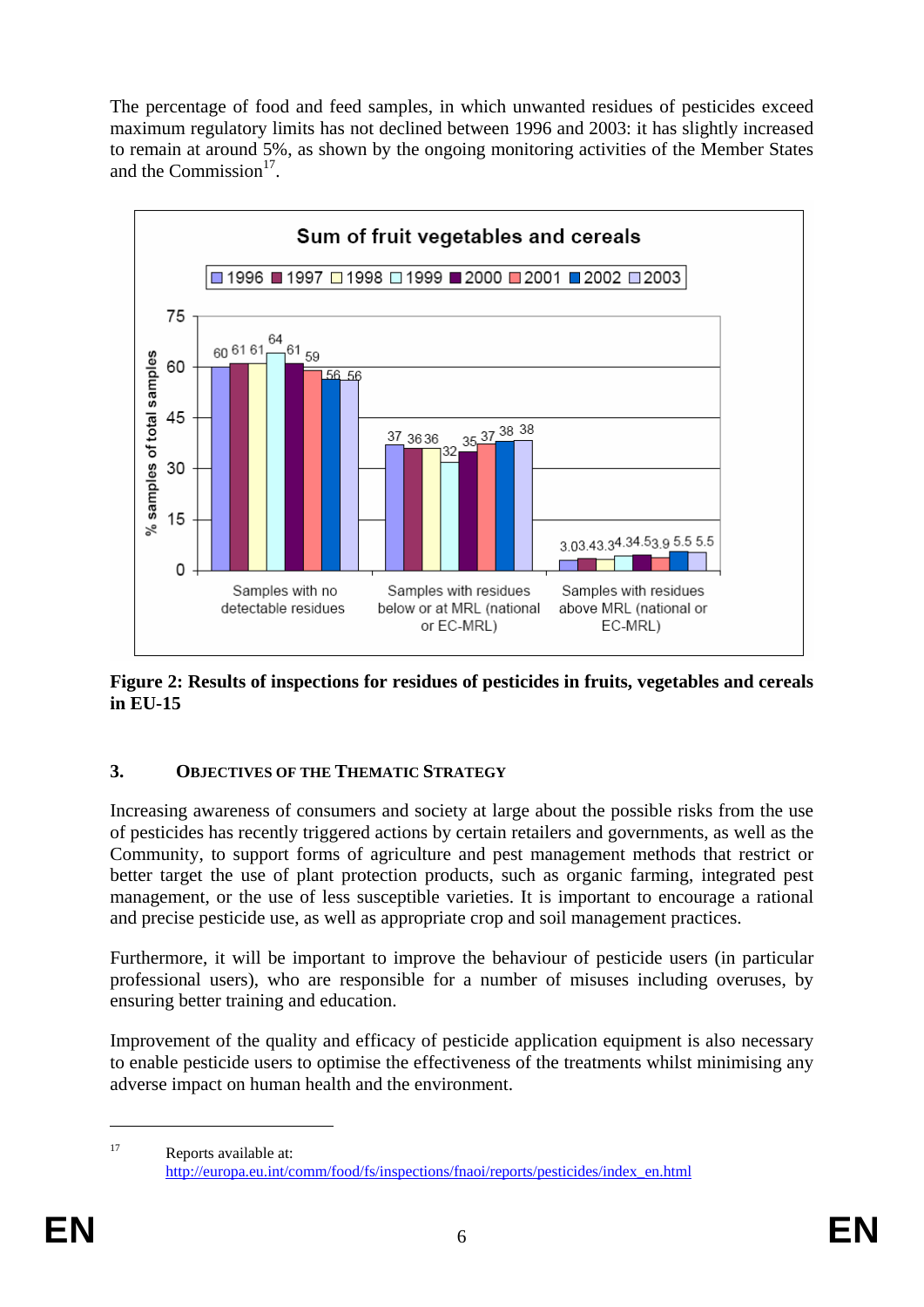Furthermore, the use of pesticides is affected – directly or indirectly – by legislation in other policy areas, such as water policy, agricultural policy, worker protection and research. The Thematic Strategy will allow the development of a horizontal and cross-cutting approach, well beyond the relatively limited scope of these specific legal instruments.

The specific objectives of the Thematic Strategy that would contribute to achieving the overall objectives are:

- (a) to minimise the hazards and risks to health and environment from the use of pesticides;
- (b) to improve controls on the use and distribution of pesticides;
- (c) to reduce the levels of harmful active substances including through substituting the most dangerous with safer (including non-chemical) alternatives;
- (d) to encourage low-input or pesticide-free cultivation, among others through raising users' awareness, promoting the use of codes of good practices and promoting consideration of the possible application of financial instruments;
- (e) to establish a transparent system for reporting and monitoring progress made in the fulfilling of the objectives of the strategy, including the development of suitable indicators.

The effects of the legislation on biocides will not become apparent until after 2006, when the first evaluations of active substances for use in biocidal products are finalised. At present, neither the Commission nor most Member States have sufficient knowledge or experience to propose further measures regarding biocides. This situation should be re-examined in the course of 2007, with a view to considering possible measures.

Therefore, based on the objectives laid down in the  $6<sup>th</sup>$  EAP and bearing in mind that plant protection products constitute the most important group of pesticides, the Thematic Strategy on the Sustainable Use of Pesticides focuses only on such products for the time being. However, the scope of the Thematic Strategy might be expanded in the future, if similar measures were considered necessary for biocides.

### **4. ACTIONS AND MEANS: MEASURES CONSTITUTING THE THEMATIC STRATEGY**

The Thematic Strategy on the Sustainable Use of Pesticides is composed of a number of individual measures, the impacts of which have been assessed from economic, social, health and environmental points of view. In accordance with the holistic concept of Thematic Strategies to integrate new measures as far as possible in existing instruments, this approach is proposed for several measures. The other measures are proposed in new legislation, which will be presented in parallel to this Communication.

The following chapters briefly present the measures that are part of the Thematic Strategy and those measures that were considered, but are not proposed at this stage. More details are contained in the "Technical Annex to the Communication on the Thematic Strategy on the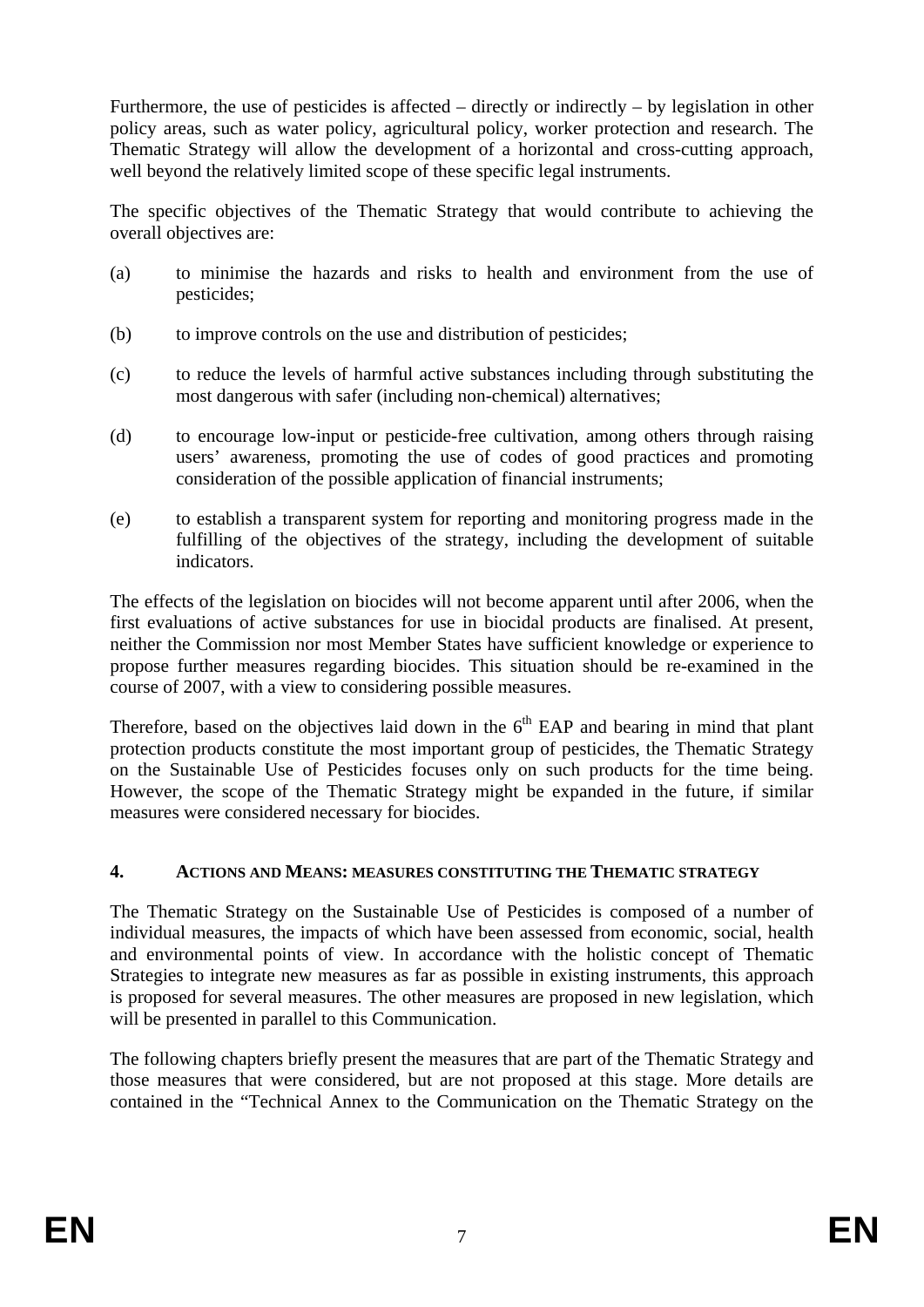Sustainable Use of Pesticides<sup>"18</sup>, and in the impact assessment, which provides rationales for the measures proposed. All these documents are closely linked and should be read together.

# **4.1. New measures that cannot be integrated into existing instruments**

The following measures of the Thematic Strategy will be included in a new Framework Directive of the European Parliament and the Council, which the Commission is proposing in parallel to this Communication:

- Establishment of *National Action Plans* by the Member States which will have to set individual objectives to reduce hazards, risks and dependence on chemical control for plant protection (National Action Plans - NAP).
- *Involvement of stakeholders* in the setting up, implementation and adaptation of the NAP. The detailed arrangements for public participation, and the level at which this will be organised, should be determined by the Member States so as to give the public early and effective opportunities to participate in the process.
- Creation of a system of *training* of professional pesticide users in order to ensure that those who regularly use pesticides are fully aware of the risks linked to this use and take all appropriate measures to find the least harmful means for solving a plant protection problem. This system will include guidance for users on the best choices to make among different products available for the same treatment (substitution at user's level).
- *Awareness raising* of the general public (with particular attention to non-professional users of pesticides) through awareness raising campaigns and information passed on through retailers to ensure that it is better informed.
- *Regular and compulsory inspection of application equipment* in order to reduce adverse impacts of pesticides on human health (in particular as regards operator exposure) and the environment during application, and to ensure the most efficient use by guaranteeing the actual quantity applied equals the preset dosage.
- *Prohibition of aerial spraying* to limit the risks of significant adverse impacts on human health and the environment, in particular from spray drift. Aerial spraying should only be used by way of derogation where it offers clear advantages and also environmental benefits compared to other spraying methods, or where there are no viable alternatives. Conditions for such derogations have to be established in order to minimise the risks of unwanted effects, e.g. through appropriate requirements for training of operators and standards of application equipment.
- *Enhanced protection of the aquatic environment* from pollution by pesticides to contribute to the achievement of the objectives of the Water Framework Directive (Articles 7(3), 11 and 16 of the Water Framework Directive<sup>19</sup>).
- *Defining areas of significantly reduced or zero pesticide use* in coherence with measures taken under other legislation (e.g. Articles 6, 10 and 12 of the Directive on Habitats<sup>20</sup> and

 $\text{SEC}(2006) 895.$ 

Directive 2000/60/EC of the European Parliament and the Council of 23 October 2000 establishing a framework for Community action in the field of water policy (OJ L 327, 22.12.2000, p. 1).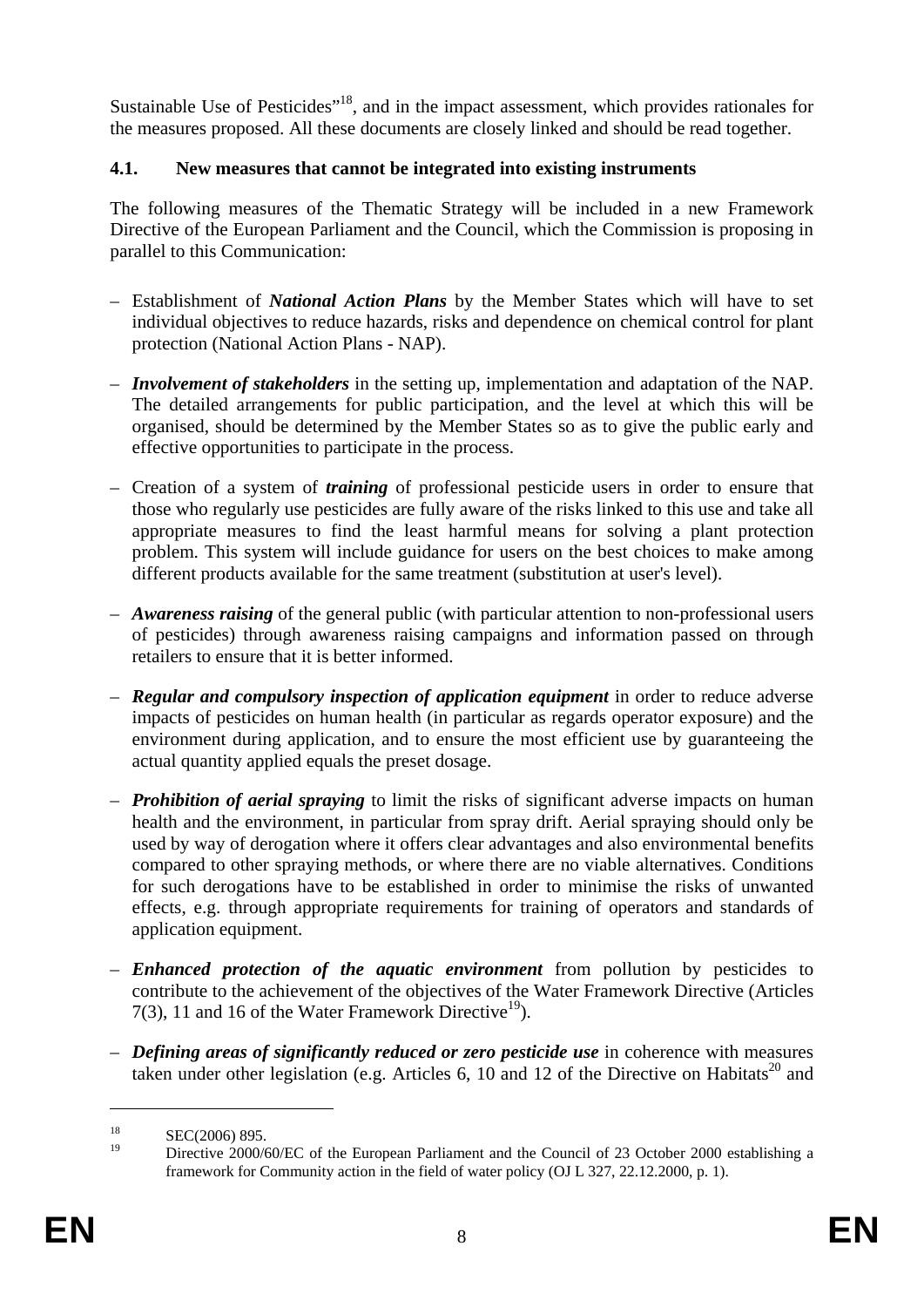Articles 3 and 4(4) of the Birds Directive<sup>21</sup>). Such areas should also be designated to address high risks of exposure of the general public and the specific protection needed by vulnerable groups such as children.

- *Handling and storage of packaging and remnants of pesticides* and other measures connected to the handling of products in order to avoid that they are stored or handled carelessly and possibly pollute the environment.
- *Promotion of low pesticide-input farming and creation by Member States of necessary conditions for implementation of Integrated Pest Management (IPM) by farmers*. Community-wide standards of Integrated Pest Management (IPM) will be developed and become mandatory as from 2014. Crop-specific standards for IPM will also be developed at Community level, but their implementation will remain voluntary, and Member States could support this activity under rural development.
- Measuring progress in risk reduction through *appropriate harmonised indicators*, which will be made binding for all Member States for regular reporting. A set of possible risk indicators is currently under development in a project supported under the  $6<sup>th</sup>$  RTD Framework Programme  $(HAIR<sup>22</sup>)$ . These indicators should become the common indicators to be used in all Member States – possibly combined with other already existing indicators.
- Establishment of a *system of information exchange* at Community level a *Thematic Strategy Expert Group* – involving the Member States and all other relevant stakeholders in order continuously to develop and update appropriate guidance, best practices, and recommendations.

In addition, the Commission will incorporate the following measures of the Thematic Strategy into two separate proposals to be adopted at the latest by 2008:

- Improved systems for the *collection of information on distribution and use of plant protection products*, at the level of active substances, and regular reporting to tackle the lack of reliable data in particular with a view to the calculation of risk indicators;
- Essential requirements for the protection of the environment to be satisfied by *new pesticide application equipment to be placed on the market*.

### **4.2. Measures that can best be integrated in existing instruments**

The following measures of the Thematic Strategy are to be integrated in existing instruments:

– *Improved systems for monitoring compliance* with the legal requirements concerning the distribution and use of plant protection products through a substantial amendment of the current Article 17 of Directive 91/414/EEC. This is also relevant in view of the crosscompliance requirements for direct payments under the CAP, which has included Directive

<sup>&</sup>lt;sup>20</sup> Directive 92/43/EEC of the Council of 21 May 1992 on the conservation of natural habitats and of wild

fauna and flora (OJ L 206, 22.7.1992, p. 7).<br>Directive 79/409/EEC of the Council of 2 April 1979 on the conservation of wild birds (OJ L 103, 25.4.1979, p. 1).<br>
Harmonised Environmental Indicators for Pesticide Risks (HAIR):

http://www.rivm.nl/stoffen-risico/NL/hair.htm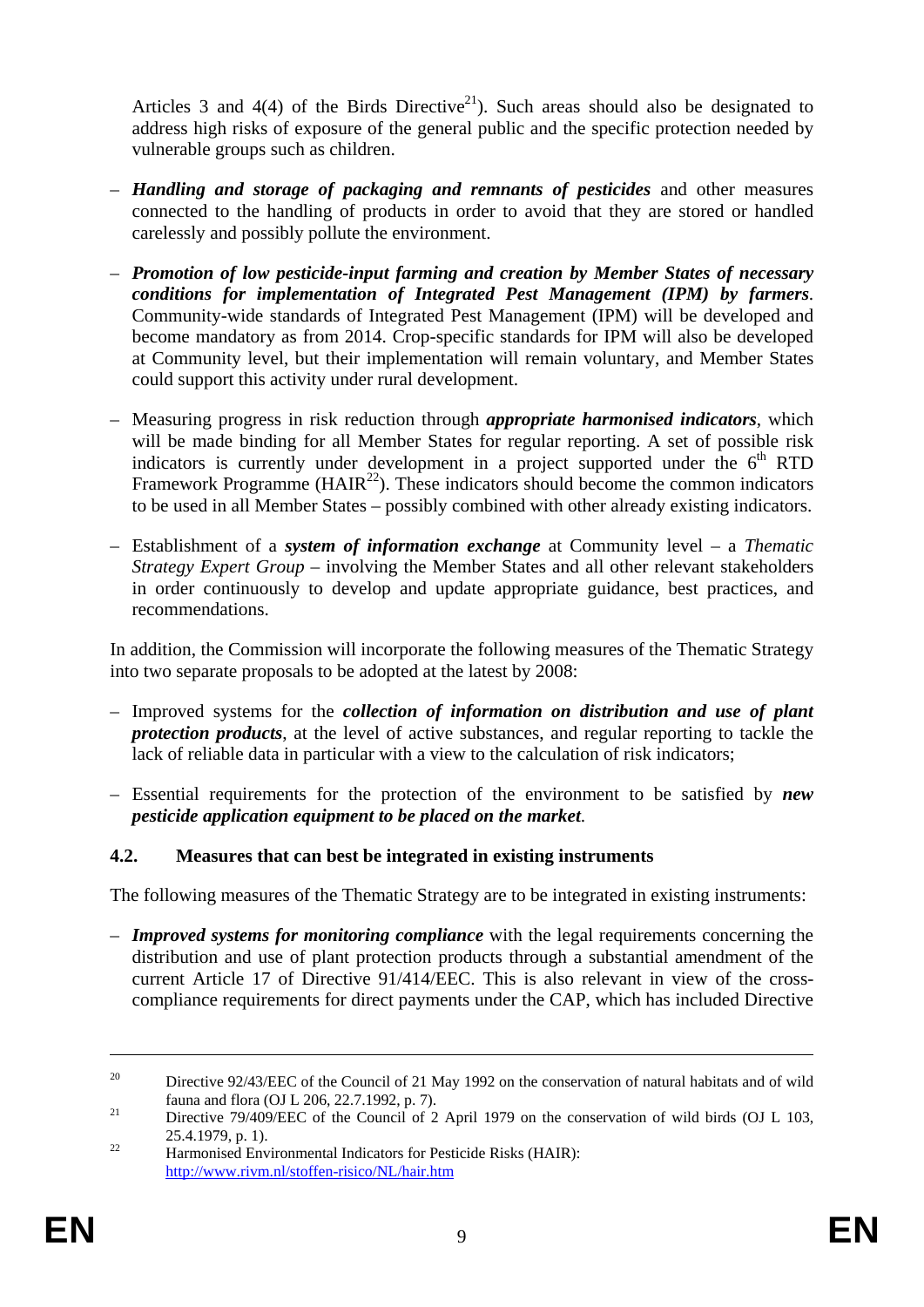$91/414/EEC$  (Article 3) since  $2006^{23}$ . Member States will also be required to report on poisoning incidents involving pesticides for operators, bystanders, residents, consumers, and wildlife.

- Integration of *comparative assessment and the substitution principle* in the assessment of active substances and in decision-making for inclusion in Annex I of Directive 91/414/EEC (such a process already exists under Directive 98/8/EC for biocidal products), and in the authorisation of plant protection products at Member State level.
- *Reinforcement of annual monitoring programmes on residues* of pesticides in food and feed through the Regulation on setting Maximum Residue Levels<sup>24</sup> (MRLs), complemented by epidemiological exposure studies in the framework of the European Environment and Health Strategy.
- Environmental monitoring: *determination of pesticide concentrations in environmental compartments,* as a means to verify model calculations and predictions during risk assessment and compliance of users with restrictions and label instructions. Monitoring of pesticides in water is provided for in the Water Framework Directive.
- **Research on pesticides** within the  $6<sup>th</sup>$  and the  $7<sup>th</sup>$  Community Framework Programmes for Research<sup>25</sup>, with the objective of improving the health and well-being of European citizens through higher quality food and improved control of food production and related environmental factors, as well as facilitating risk assessment at farm level (e.g. identification of risky areas or practices). This includes the financing of projects that examine in particular the development of alternatives to chemical pest control. The effects of pesticides on biodiversity and how to reduce them can be investigated under the thematic activities within the Co-operation Programme of Framework Programme  $7^{26}$ .
- Invitation to Member States to *apply normal VAT rates* to pesticides in order to reduce the incentive for illegal cross border exchange of non-authorised products due to price differentials.
- In the *international arena*, the Community and the Member States have ratified and implement the Rotterdam Convention on Prior Informed Consent (PIC) and the Stockholm Convention on Persistent Organic Pollutants (POPs). They also provide financial and technical assistance (capacity building) in numerous bilateral and multilateral programmes (including the Strategic Approach for International Chemicals Management, SAICM, adopted in February 2006), which contribute to the safe handling and disposal of pesticides (including obsolete stocks of pesticides). The Community acknowledges that health and environmental risks deriving from the use of pesticides are particularly worrying in developing countries and countries in transition.

<sup>23</sup> Council Regulation (EC) No 1782/2003 of 29 September 2003 establishing common rules for direct support schemes under the common agricultural policy and establishing certain support schemes for farmers (OJ L 270, 21.10.2003, p. 1).<br>See footnote No 8.<br>25 Delayed is famalian as  $\sum_{i=1}^{n}$ 

<sup>&</sup>lt;sup>25</sup><br>Relevant information on FP6 available at:  $\frac{http://www.europa.eu.int/comm/research/fp6/index_en.html}{http://ec.europa.eu/research/fp7/}$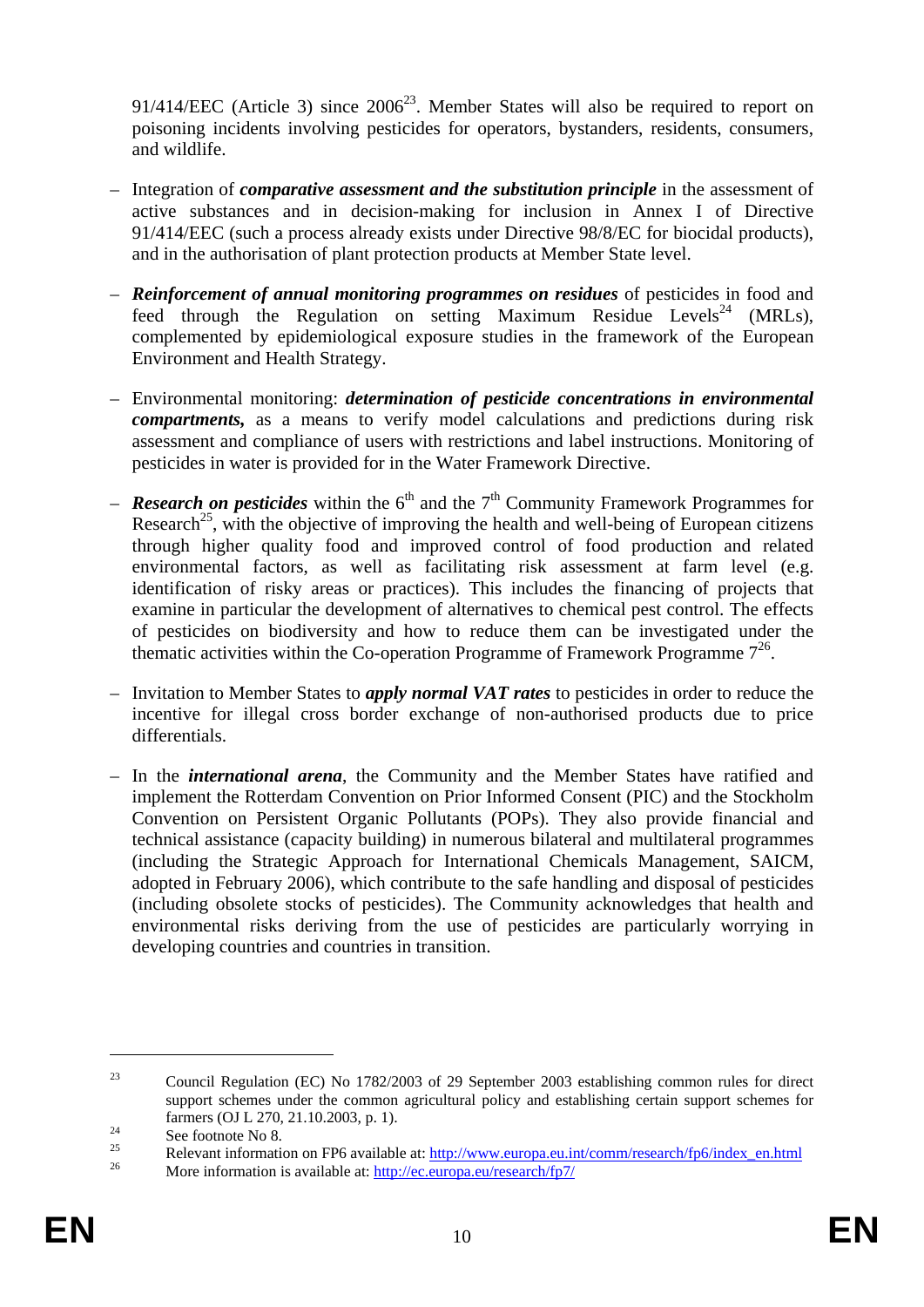#### **4.3. Measures/actions that are currently not proposed to be part of the Thematic Strategy, but could be examined again at a later stage**

The following measures/actions, after having been discussed during the consultation phase and evaluated in the impact assessment, will not be proposed as part of the Thematic Strategy at this stage. They could be considered later in the light of the results of the proposed strategy, which will be examined under the review mechanism foreseen in the draft Framework Directive.

- *Definition of quantitative use reduction targets*. There is no systematic and direct link between the overall reduction of the quantities of pesticides used and the risks involved. In addition, there is no adequate information about baseline consumption, which could be used as reference, and there are a number of legal questions about enforcement and liability. The Strategy will, therefore, not propose legally binding reduction targets, thus being in line with Member States policy.
- Setting-up of a *system of taxes/levies to influence qualitatively pesticide use*. At this point in time, it will be virtually impossible to devise an efficient and manageable system of taxes/levies that would reflect adverse effects of individual pesticides. Member States could explore introducing 'banded' systems (flat rate systems are currently applied in some Member States), adapted to their specific situations and the protection objectives they wish to pursue.

### **5. EXPECTED RESULTS AND IMPACTS**

The most important expected outcome of the implementation of this Thematic Strategy is a reduction of the overall risks and negative impacts on human health and the environment from the use of pesticides. Such a reduction can be achieved by reducing unwanted exposure (direct and indirect), and by reducing the intrinsic hazards of the substances used by replacing the more dangerous ones with less harmful ones (the so-called "substitution principle") or alternative protection measures. Currently, no universally accepted indicators are available to measure these risks.

Better knowledge of actual pesticide use will be the key input to calculate risk indicators – relevant information gathering systems have to be set up quickly to allow calculation of indicators and the trends in their development (also retrospectively). Overall it is expected that, as a consequence of the Thematic Strategy, knowledge about use of pesticides will greatly increase, a set of relevant risk indicators will be developed, and that these will show decreasing trends over time.

Although not directly linked to the reduction of actual risks, it is also expected that the overall use of pesticides will show a declining trend as a consequence of the implementation of low pesticide-input farming practices (*inter alia* Integrated Pest Management, organic farming) and the designation of zones with reduced or zero pesticide use. Better trained users with optimal application equipment will use pesticides more efficiently and will reduce losses into the environment (in particular the aquatic environment). The percentage of land cultivated with reduced or low pesticide-input cropping systems, such as integrated production, should increase.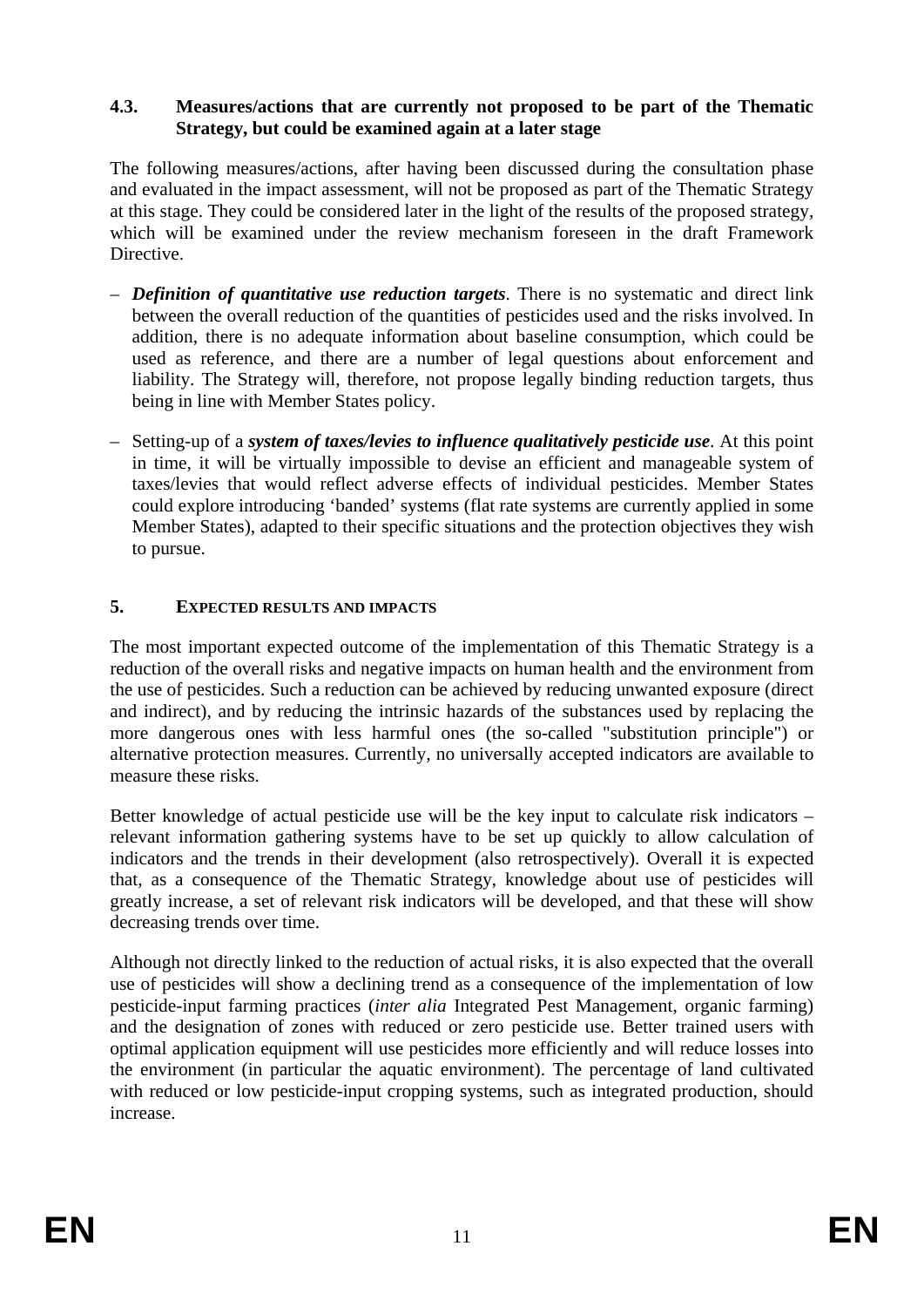It is also expected that, as a result of the Thematic Strategy, the percentage of food and feed samples monitored in the Member States where MRLs are exceeded will decline. Furthermore, poisoning incidents involving humans or wildlife should decrease.

For none of these trends is it possible to formulate quantitative targets, as often the necessary baseline information is missing or there are too many factors involved to predict quantitative effects in a reliable way. The impact assessment proves nevertheless that the net expected overall impact is clearly positive.

#### **6. NEXT STEPS**

In addition to the adoption of this Communication, the Technical Annex thereto, and the related impact assessment, the Commission has already adopted, or will in the future adopt, the following:

- a proposal for a Directive of the European Parliament and the Council establishing a framework for Community action to achieve a sustainable use of pesticides, which will contain the necessary new legislative measures described in Chapter 4.1;
- a proposal for a Regulation of the European Parliament and the Council revising Directive 91/414/EEC, which will incorporate, *inter alia*, the necessary measures regarding enhanced compliance monitoring and comparative assessment;
- a proposal for a Regulation of the European Parliament and the Council concerning statistics on plant protection products;
- a proposal for a Directive of the European Parliament and the Council laying down essential environmental protection requirements for the placing on the market of new pesticide application equipment and accessories, possibly within the framework of Directive  $2006/42/EC^{27}$ ;
- a proposal to the European Parliament and the Council on environmental quality standards in the field of water policy including such standards for certain pesticides;
- This new legislation will complement a Communication to the Council, the European Parliament and the European Economic and Social Committee on the European Environment & Health Action Plan, which, *inter alia*, contains the necessary actions to develop integrated information on exposure of humans to pesticides and the consequences thereof $28$ .

Efforts to reduce the risks from pesticides are continuously evolving and will have to be regularly reviewed. Also, as many of the measures constituting the Thematic Strategy require a sufficient degree of subsidiarity, it will be necessary (i) to exchange information among the Member States about their national action plans and the precise solutions that they have found, and (ii) to develop all necessary guidance and best practices.

<sup>&</sup>lt;sup>27</sup> Directive 2006/42/EC of the European Parliament and of the Council of 17 May 2006 on machinery, and amending Directive 95/16/EC (recast) (OJ L 157, 9.6.2006, p. 24).<br>COM(2004) 416.